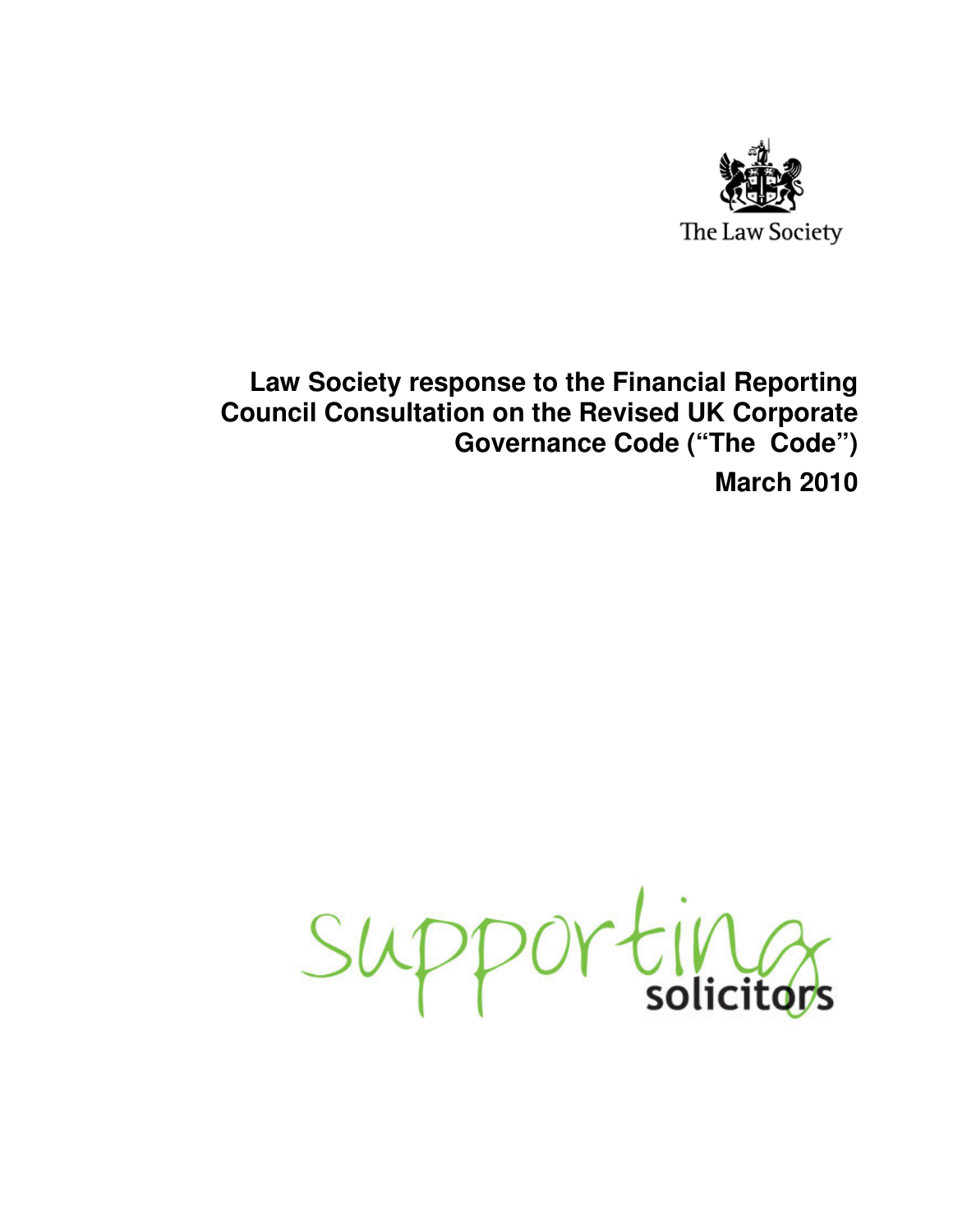# **Law Society response to the Financial Reporting Council Consultation on the Revised UK Corporate Governance Code ("The Code")**

# **March 2010**

This response has been prepared on behalf of the Company Law Committee of the Law Society of England and Wales and the City of London Law Society Company Law Committee.

The Law Society of England and Wales is the representative body of over 120,000 solicitors in England and Wales. The Society negotiates on behalf of the profession and makes representations to regulators and Government in both the domestic and European arena. This response has been prepared on behalf of the Law Society by members of the Company Law Committee. The committee is made up of senior and specialist corporate lawyers

The City of London Law Society (CLLS) represents approximately 13,000 City lawyers through individual and corporate membership including some of the largest international law firms in the world. These law firms advise a variety of clients from multinational companies and financial institutions to Government departments, often in relation to complex, multi jurisdictional legal issues. The CLLS responds to a variety of consultations on issues of importance to its members through its 17 specialist committees and in this case the response has been prepared by the CLLS Company Law Committee.

The joint committee is broadly supportive of the approach of the proposed changes. We do not propose to comment on questions of policy but confine our comments to legal and practical implementation of the proposed changes.

## 1. **Long term success**

Main Principle A1 has been amended to state that:

"Every company should be headed by an effective board which is collectively responsible for the **long-term** success of the company."

In legal terms the duty of a director to promote the success of a company is not so circumscribed. Is it correct that a board must always be responsible for long-term success? How should they consider bid proposals or administration/ insolvency events? Can a company not be formed to undertake a particular venture? We query whether it is appropriate to include the qualifying reference to the long-term, when the board is also responsible for success in the short and medium term.

## 2. **Role of directors**

A revised supporting principle has been added to A1 as follows:

"All directors are fiduciaries who must act objectively in the best interests of the company and in accordance with their statutory duties."

The note to the draft states that this revision takes account of the duties in the Companies Act 2006 and as the footnote in the draft states those duties relate only to UK companies.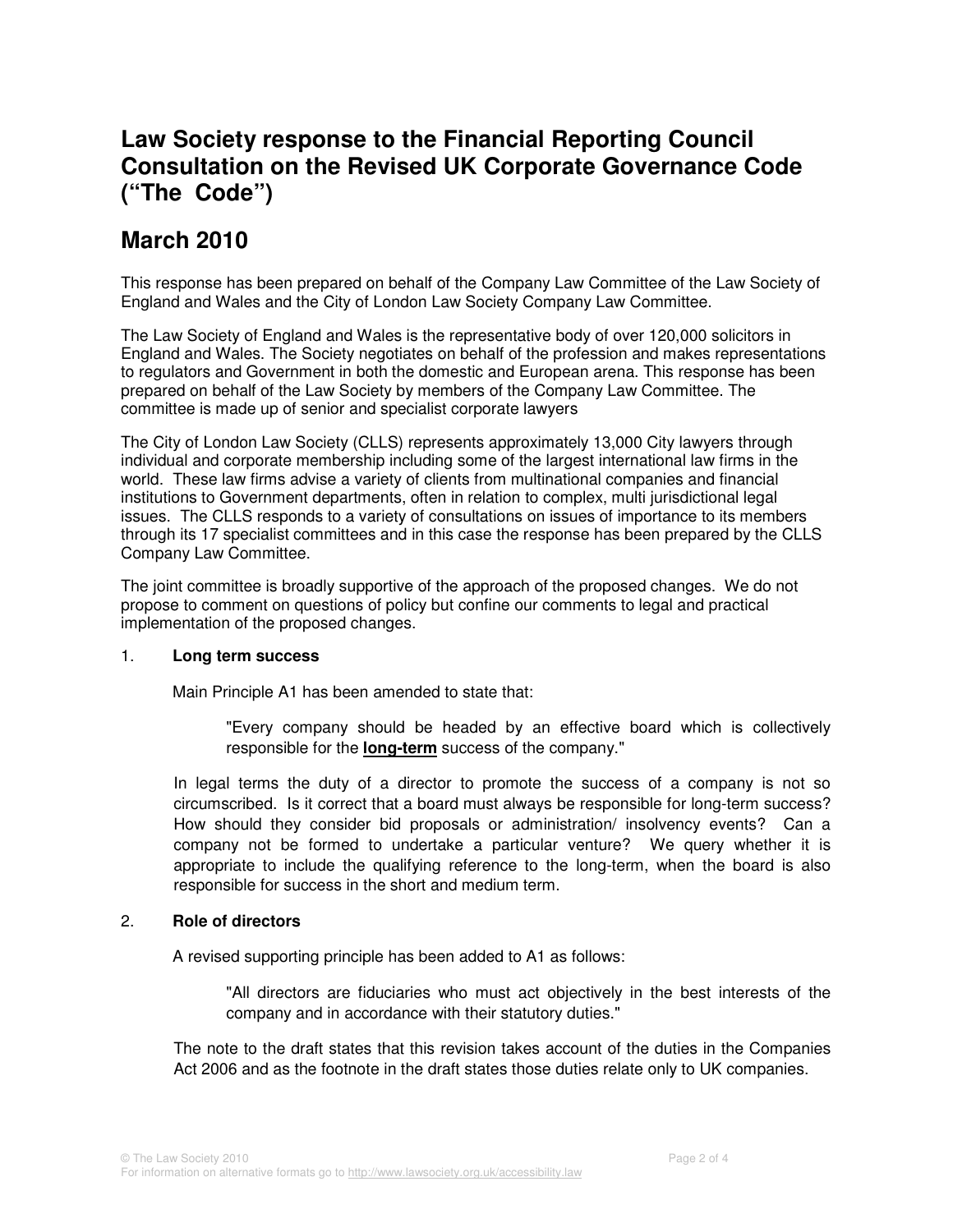In our view those of the duties of directors which have been set out in the Companies Act 2006 are set out clearly there. It is not helpful to layer a different description of a particular duty on to a board by means of the Code. For example, section 172 (the duty to promote the success of the company) requires a director to act in the way **he considers in good faith would be most likely to** promote the success of the company. That is quite substantially different from stating that he **must** act **objectively** in the best interests of the company.

The use of the word 'and' linking the two parts of this supporting principle emphasise the fact that the first sub-sentence is an additional requirement. As well as being unhelpful to add a further layer to the statutory duties we do not understand why the statutory duties are referred to - since by definition they will apply. Are overseas companies to be asked to comply or explain against UK statutory duties?

### 3. **Board re-election**

We have some concerns with the proposal to require annual re-election of the whole board. In our view it is contrary to the long-term nature of the role the director should be fulfilling and would surely encourage a short term approach. We would presumably need to ensure that the business could be managed coherently should none be re-elected?

We are not attracted to the idea that the Chairman would be re-elected annually. We do not think it is appropriate to make the Chairman the "scapegoat" for the whole board. We think making him vulnerable to removal on an annual basis would weaken his role in the board room (which is contrary to the approach which we believe should be taken). Finally, we consider that inviting the Chairman to be re-elected annually is an attack on the collective responsibility approach, which we believe to be an important feature of UK corporate law.

We would prefer to see no prescriptive measure included in the Code on this issue and for a period to be left in order that market practice develop. We believe that active stewardship, perhaps collectively, by key shareholders may lead to an appropriate solution, though that may be different for different companies.

#### 4. **Business review requirements**

The Code includes a new provision C.1.2., as follows:

"The directors should include in the annual report an explanation of the basis on which the company generates revenues and makes a profit from its operations (the business model) and its overall financial strategy."

We are concerned about this requirement being introduced through the Code rather than through legislation or regulation.

The OFR experience proved costly for many corporates and we would like to be clear what is required by this disclosure and how it differs from the current business review requirements.